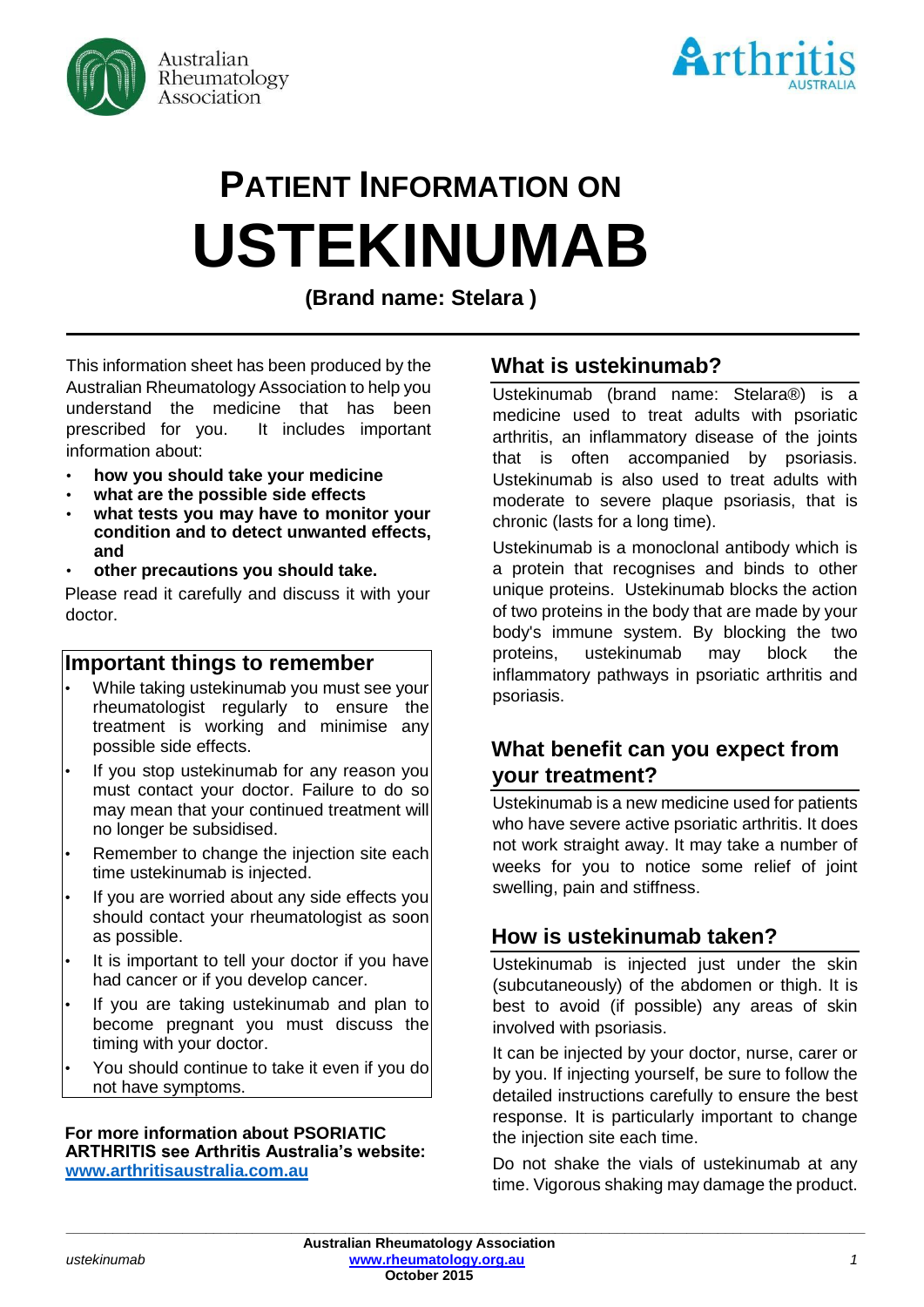Vials that have been shaken vigorously should not be used.

### *If you forget to use it*

If you forget an injection, make the next injection as soon as you remember and continue to use it as you normally would. Do not inject a double dose to make up for the one you missed.

If you have missed more than one dose or are not sure what to do, check with your doctor or pharmacist.

#### *If you have used too much (overdose)*

Contact your doctor straight away or go to your nearest hospital, even if there are no signs of discomfort or poisoning. You may need urgent medical attention.

#### *What is the dosage?*

Ustekinumab is a solution for injection that comes in a glass vial. Each vial contains 45mg of ustekinumab. The usual dose of ustekinumab is 45mg (the contents of one vial) injected when you start treatment, then again 4 weeks later, and every 12 weeks after that.

#### *Can other arthritis medicines be taken with ustekinumab?*

Ustekinumab may be taken in combination with other arthritis medicines, including:

- steroid medicines such as prednisolone or cortisone injections into the joint
- anti-inflammatory medicines (NSAIDs) such as naproxen (Naprosyn) or ibuprofen (Brufen/Nurofen)
- simple pain relieving medicines such as paracetamol.

There are separate information sheets for the medicines mentioned above.

#### *How long is the treatment continued?*

Treatment can continue with ustekinumab as long as it is effective and you are not experiencing any adverse effects. Your doctor will tell you how long to continue treatment with ustekinumab. If you see no improvement in your symptoms after 28 weeks of ustekinumab treatment, the treatment will be stopped.

# **Are there any side effects?**

As with most medicines, ustekinumab may cause side effects in some people. You may need medical treatment if you get some side effects. Tell your doctor if you are concerned about any possible side effects.

#### *Most common possible side effects*

The most common side effects with ustekinumab are upper respiratory infections such as *sinus infection, sore throat* or *headache*. These are usually mild. Tell your doctor if you are concerned, or if the side effects persist for a long time.

#### *Less common or rare possible side effects*

Other less common side effects include *dental infections, injection site pain or redness, skin rash* or *itchiness, diarrhoea* or *nausea, tiredness* or *depression.* 

There are some rare but potentially serious side effects with ustekinumab.

- Serious allergic reaction: Signs of a serious allergic reaction may include a skin rash, a swollen face, lips, mouth or throat, or wheezing, dizziness, trouble swallowing or breathing.
- Tell your doctor or go to the hospital immediately if you have an allergic reaction as you need urgent medical attention.
- Serious infections: Ustekinumab may lower your ability to fight infections. Some infections could become serious and you may need to be admitted to hospital. If you have an infection before you start treatment with ustekinumab, you must tell your doctor. If you get an infection while on ustekinumab, tell your doctor straight away.
- Cancer: Some drugs like ustekinumab that decreases the activity of the immune system may increase the risk of cancer. Tell your doctor if you have ever had any type of cancer.

Other side effects not listed in this leaflet may also occur. Tell your doctor if you notice any other side effects that you think might be caused by ustekinumab.

# **What precautions are necessary?**

Before treatment is started with ustekinumab, your doctor will examine you for tuberculosis (TB). If your doctor feels that you are at risk for TB, you may be treated with medicine for TB before you begin treatment and during treatment with ustekinumab. Because ustekinumab can increase the risk of infection, you will be monitored for TB throughout the treatment.

**\_\_\_\_\_\_\_\_\_\_\_\_\_\_\_\_\_\_\_\_\_\_\_\_\_\_\_\_\_\_\_\_\_\_\_\_\_\_\_\_\_\_\_\_\_\_\_\_\_\_\_\_\_\_\_\_\_\_\_\_\_\_\_\_\_\_\_\_\_\_\_\_\_\_\_\_\_\_\_\_\_\_\_\_\_\_\_\_\_\_\_\_\_\_\_\_\_\_\_\_\_\_\_**